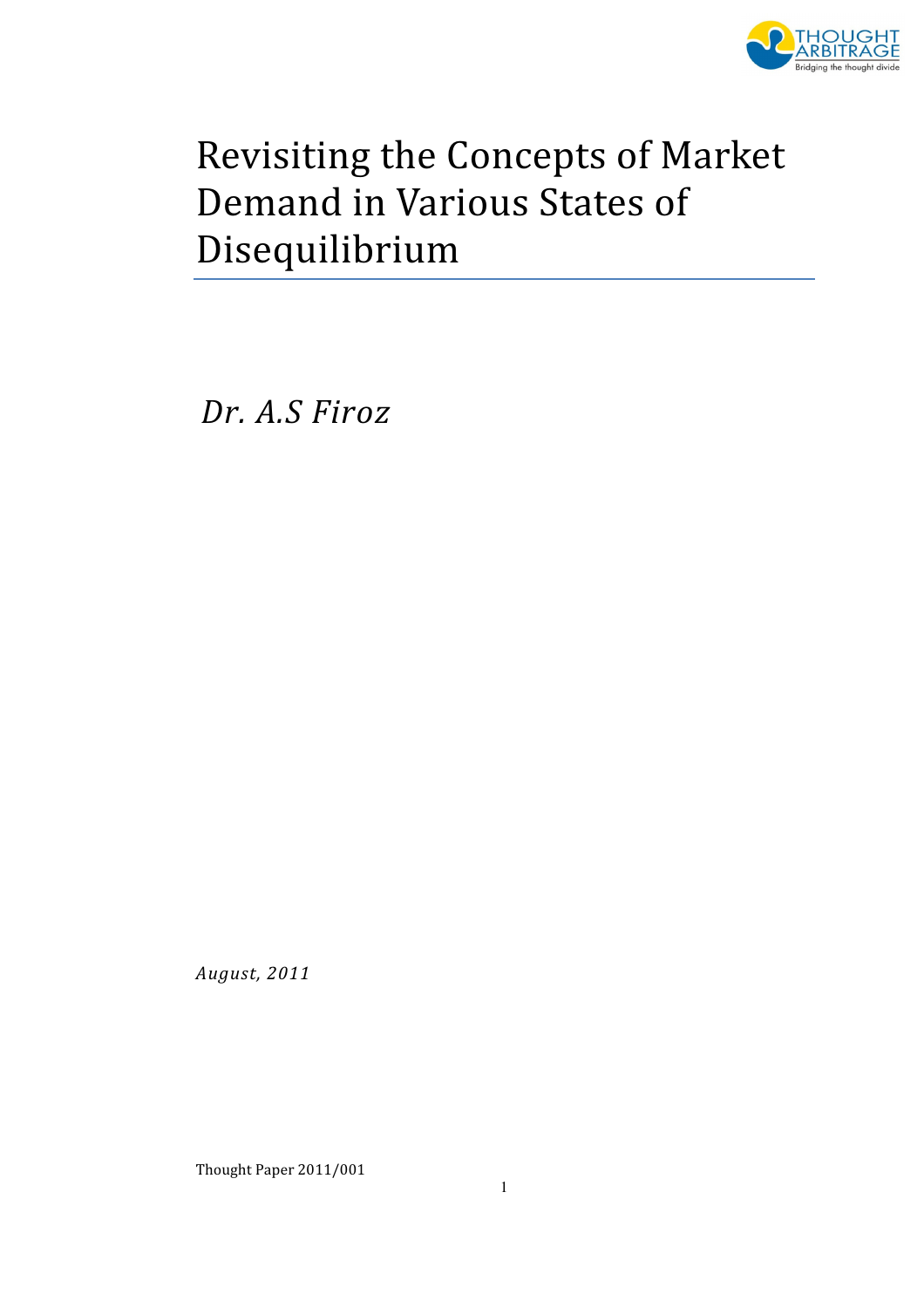

## Foreword

Why is there a need to go back to the basic concepts of demand today? It is not because this will provide solutions to the economic problems embedded in the world of speculation and arbitrage, whether for real goods and services or for financial products including derivatives. It rather attempts to provide a direction and guidance with the aid of analytical tools that is based on a disequilibrium framework to understand the dynamics of the market.

 The principle of equilibrium in economics deals with the relationship between aggregate demand and supply of products and services in a market. Equilibrium of prices is established when the aggregate of demand and supply is matched. Hence any price above the equilibrium price creates a surplus of quantity and conversely at a price below the equilibrium creates a shortage. Real world never operates in a perfect equilibrium and hence the process of optimum price discovery is critical for all of us. Though these principles are based on theories of classical economist, Keynes, there are shortcomings even today and one hopes to develop new analytical tools to study consumer of enterprise behavior.

The discussions in this paper set the tone for new studies on investment behavior of firms where neither market signals nor budget constraints remain within the ambit of those theoretical positions derived from equilibrium or a neo-classical disequilibrium models.

## Introduction

Although the concept of demand seems to be easily understood and is taken to involve a lot of accounting significance, in reality, it is an extremely complex analytical category, both at the micro and macro levels. In economic theory, and more particularly in neo-classical economics, there is not just one concept of demand but many. Each concept is based on a distinct analytical structure and takes into account a host of assumptions to account for varying understanding of the economy and different aspects of the problem from both logical and practical points of view. So, the concepts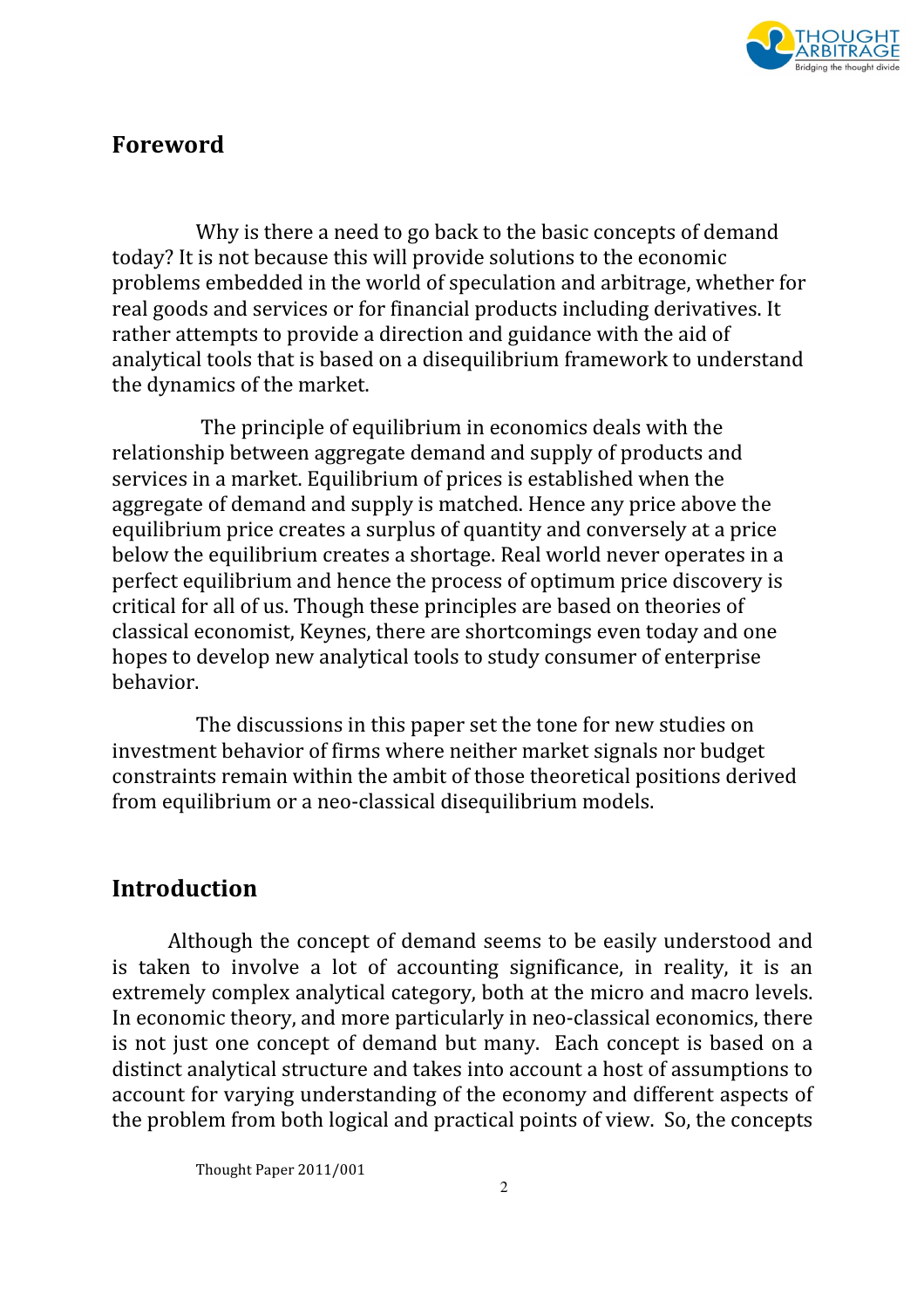

are necessarily to be studied in the context of the analytical frameworks from which they emerge.

There are two broad analytical frameworks in which the concept of demand is studied - one is based on the equilibrium and the other on the disequilibrium state of the market. This paper makes an attempt to first review some of the mainline neo-classical concepts of demand both in the equilibrium and disequilibrium framework and bring out the significance of the core issues in the development of the theoretical foundation of it that takes into account the consumer behaviour as well as the economic surroundings that shape the consumer behaviour. More importantly, the paper attempts to trace the evolution of the concepts of demand in disequilibrium and to the extent such efforts have been able to provide a theoretical basis to analyse the problems in hand.

## The Equilibrium Framework

#### Walras, Arrow and Debreu

In the Walrasian system, effective demand is that amount of the commodity that is demanded at a definite price in exchange of some other commodity or commodities.<sup>1</sup> At each different price, there will be a definite effective demand.<sup>2</sup> At the equilibrium price, the effective demand will also take the equilibrium value. In the Walrasian system, disequilibrium states do not have finite length of existence. It can be traced only in the process of tatonement, when the price quoted is not the equilibrium price. However, no exchange does take place during tatonement. It is assumed that the price movement in the Walrasian system, i.e. during tatonement, is so fast that equilibrium is reached instantaneously. Once equilibrium is established, it remains to exist permanently and only at that set of prices real exchanges do take place. Therefore, the effective demand in Walras is a concept only in the context of equilibrium. At the point of equilibrium, each individual maximises his `effective utility'.<sup>3</sup> At this point, his effective demand should at most be equal to the `effective offer'.<sup>4</sup>

The assumption of the permanency of equilibrium is crucially important as far as the understanding of the concepts of demand and supply is concerned. In Walras, after equilibrium is attained, the clock stops - and also production, consumption and trade. In contrast, the most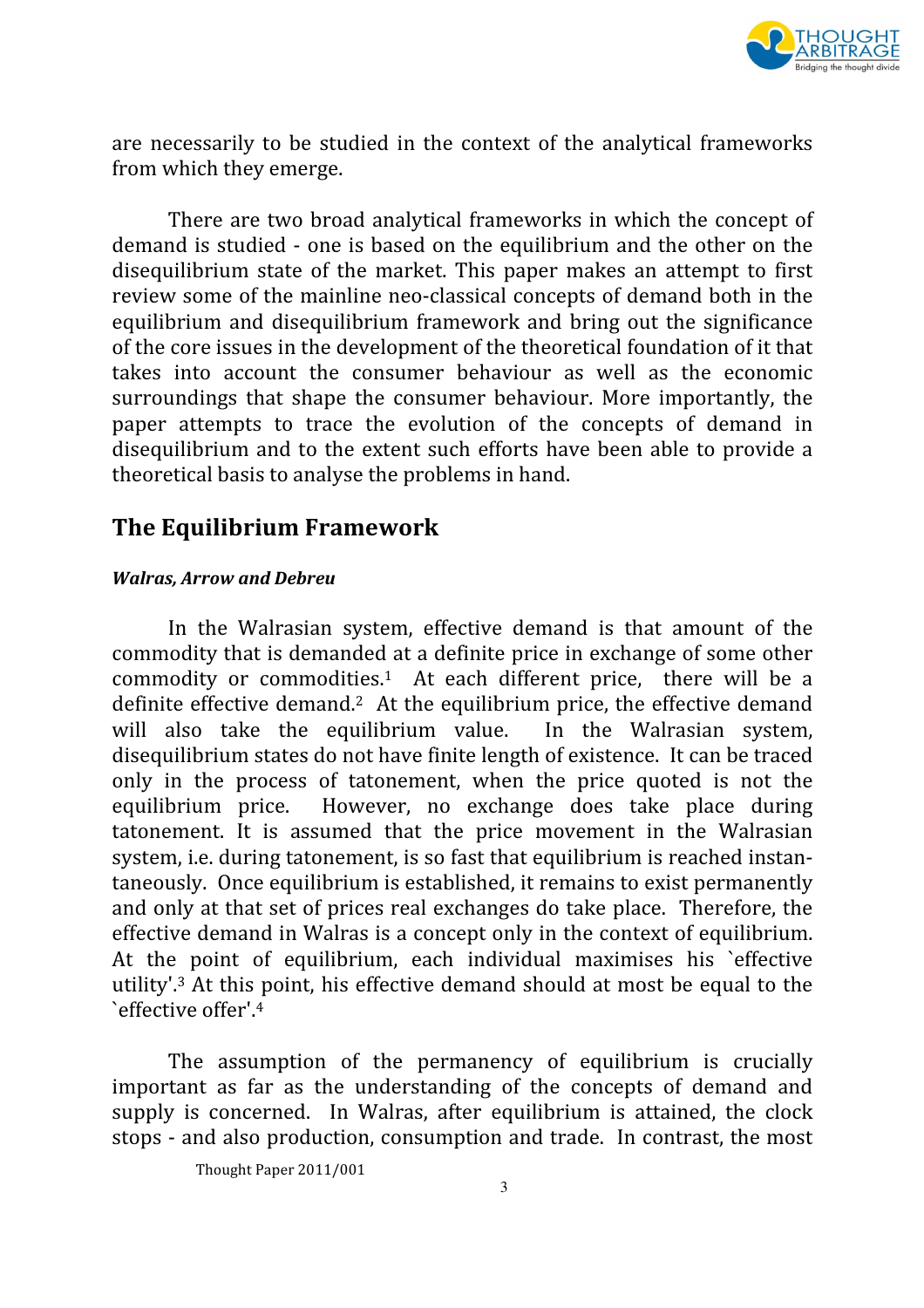

authentic of the general equilibrium systems, the Arrow-Debreu model incorporates a timeless horizon - all trading (of current and future commodities) take place before the point of equilibrium.<sup>5</sup> Once the equilibrium is established, it stays undisturbed for an infinite length of time. Although the institutional framework is different in the Arrow-Debreu world, the model upholds the same definition of demand as given by Walras.

Walras did not address himself to the question what would happen if the equilibrium is disturbed. This was the case with Arrow and Debreu too. Walras made the question redundant by assuming cessation of all economic activities after the equilibrium point. Arrow and Debreu simply foreclosed the possibility of such a situation by incorporating all future trades into his tatonement at the `present instant' itself.<sup>6</sup>

The absence of a disequilibrium state for a finite length of time in the Walras-Arrow-Debreu general equilibrium model and measuring demand only at the point of equilibrium, ex-post, makes the definition of demand narrow and specific only to a particular set of circumstances.

Permanency of equilibrium and the absence of a finite disequilibrium state lead to an important characteristic of the behaviour of the agents in the economy. The agents are all aware of the existence of equilibrium and are all price-takers. They do not feel the need or the urge of individual intervention in the price formation process and so remain passive in the market.

To have a concept of demand, more general, one has to drop the assumption of the permanently stable equilibrium.<sup>7</sup> once, that is done and a finite disequilibrium state is incorporated, the assumption of all the agents constantly possessing equilibrium awareness finds its redundancy. This opens up the possibility of individual action of the agents affecting the price system. Some of the recent studies, mainly on the question of stability of equilibrium, have opened up certain interesting dimensions of the problem of **effective demand**.<sup>8</sup>

Stability analysis of equilibrium starts from a situation when the system is out of equilibrium.<sup>9</sup>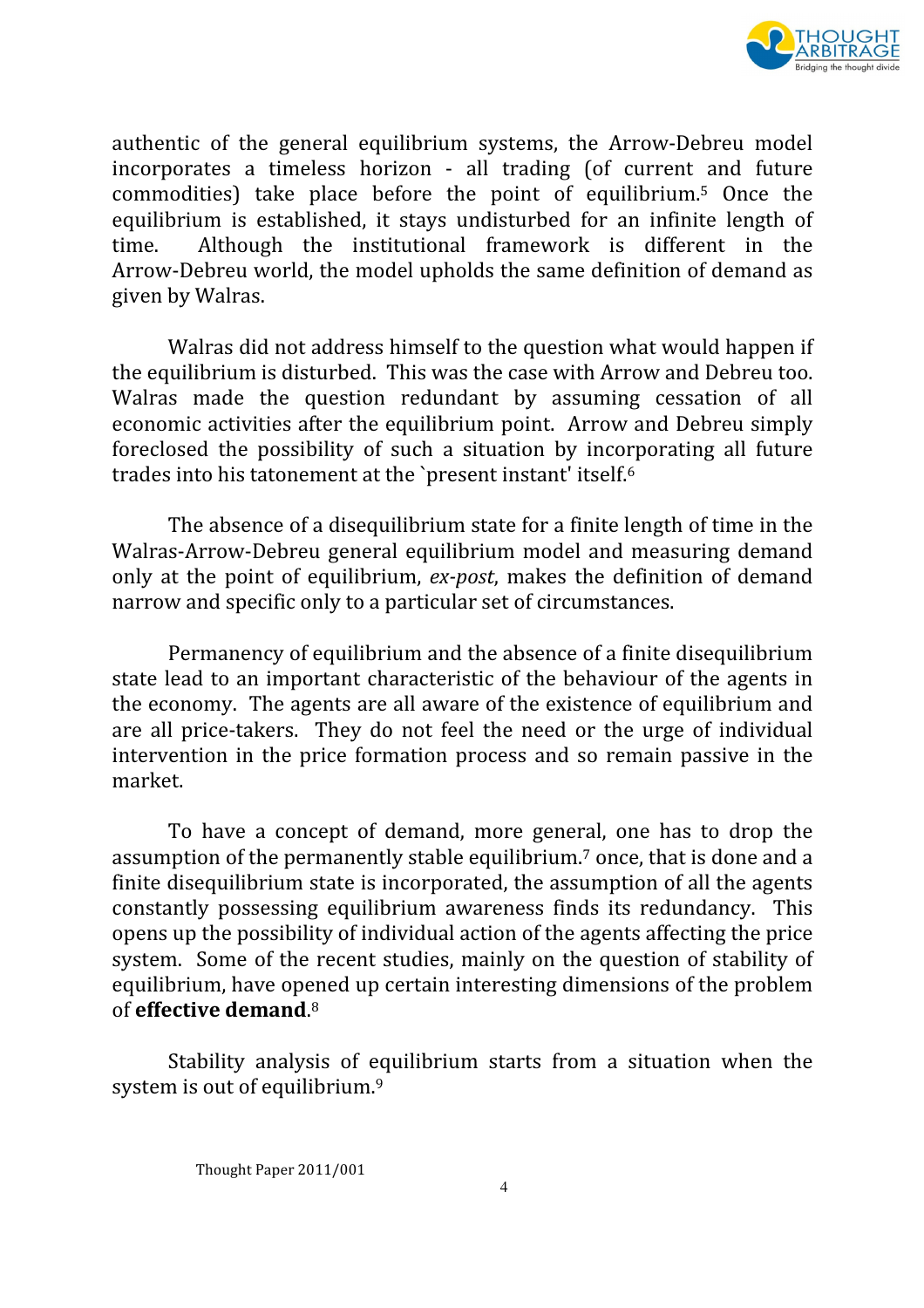

In Samuelson's stability analysis of a dynamic system, although the existence of a disequilibrium state is recognised, the price system is assumed so efficient and responsive to the change in the effective demand in the market that the system is brought back to equilibrium instantaneously.<sup>10</sup> Most of the economists who have worked on the stability of equilibrium have taken up only this question: - what would happen if the prices do not correspond to the equilibrium state?

Basically, the studies have been on tatonement. In Arrow, Debreu and Walras, tatonement precedes equilibrium. Tatonement will be set in if the initial set of prices is disequilibrium prices. Now, the study of this situation, when the market/markets is/are in disequilibrium, can be the starting point for the study of the behaviour of the individual agents in disequilibrium.

 Let us accept that it does not matter to us whether the disequilibrium state is a pre-equilibrium tatonement or a post-equilibrium displacement. If we allow trade to take place in this state, we enter into a totally different realm of economic problems - the study of `non-tatonement' or `trading processes.<sup>11</sup>

#### Non-tatonement Trading Processes

The Edgeworth trading process is derived in tune with the Walrasian system which accommodates an `auctioneer' and assumes away production, consumption and trade at all points out of equilibrium. The underlying idea in this model remains that trade takes place only when each of the parties involved is made better off, after trading, in terms of utility, at the current set of prices. There is no scope for speculation, i.e., agents do not catch arbitrage opportunities which involve trading at a particular price which does not increase their utility directly and then retrade at a more favourable price.<sup>12</sup> Such restrictions on the Edgeworth process do not allow for a proper disequilibrium state. So long as actual trading is not allowed at disequilibrium prices within the trading process, disequilibrium behaviour of the agents in the economy will neither be exhibited nor the same can be expected. Here, demand, expressed at each disequilibrium or equilibrium price is a mechanical quantity decision taken on the basis of the price - the relationship between the quantity and the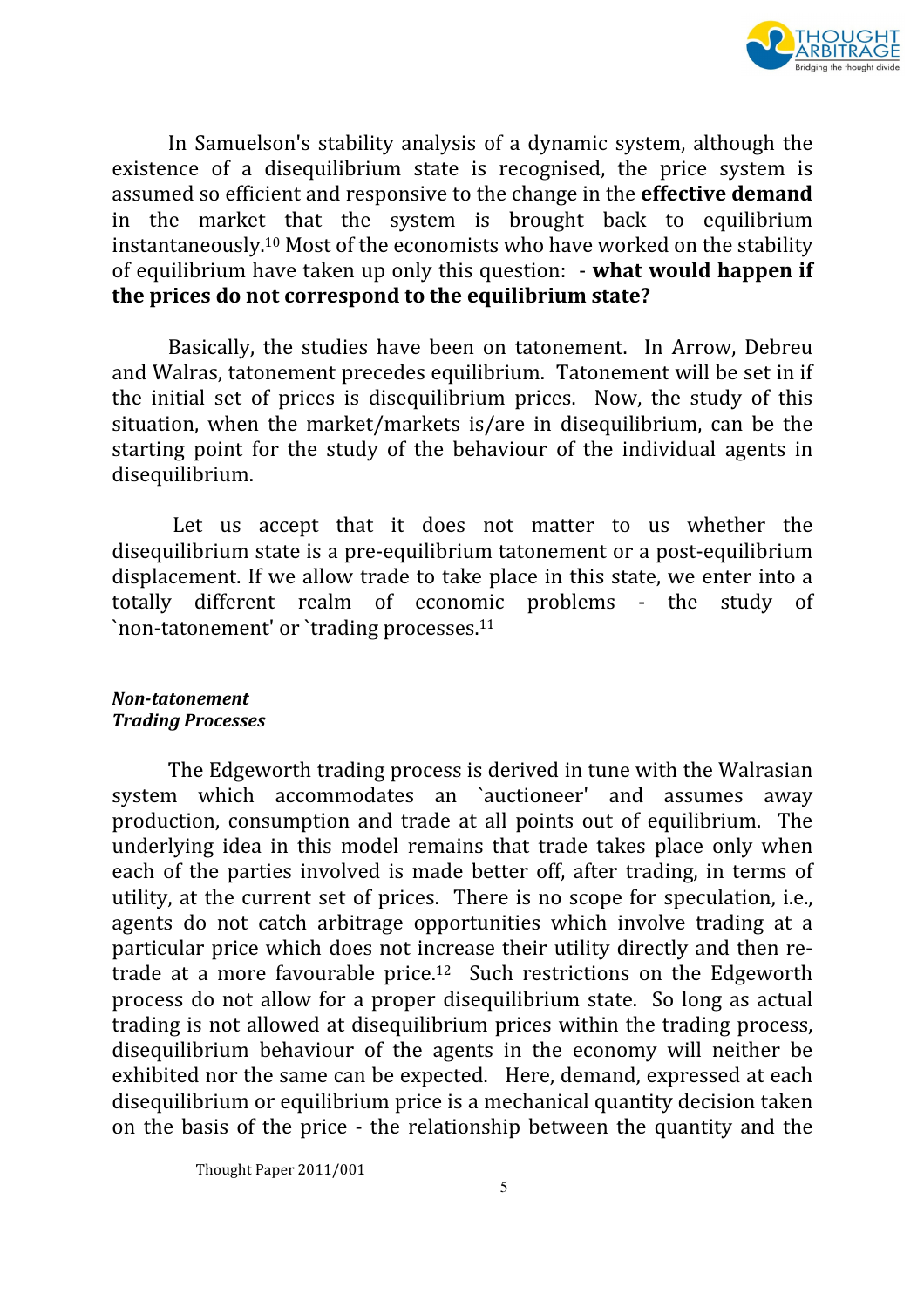

price being predetermined on the basis of certain behavioural rules and optimising calculations (e.g. utility maximisation within the budget constraint). Basically, one remains within the realm of the equilibrium theories so long actual trading is not incorporated in the model.

#### The Hahn Model

Hahn made his departure precisely at this point. He allowed for actual trading to take place and assumed a well-organised market where `unsatisfied buyer' and `unsatisfied seller' for the same good do not exist simultaneously.<sup>13</sup>

In a model of pure exchange, Hahn demonstrated that an individual facing an excess demand situation for the good he wants to sell, will gradually find his `target utility' decreasing as trading goes on.<sup>14</sup> This simple model focuses upon certain crucial aspects in demand theory. Hahn demonstrated the need to sell before one buys and in an extended version of the model with the introduction of money, on the need to hold positive amounts of cash.<sup>15</sup> This points to the idea that every demand has to be backed by required purchasing power. This leads to the distinction between `target' excess demand and `active' excess demand. The first being the one unconstrained by purchasing power and the other backed by money (used as the only medium of exchange) which also involves actual efforts as in the Arrow-Hahn model.

#### The Arrow Hahn Model

There are two important characteristics of the Arrow-Hahn trading model. One, it goes on to say that equilibrium can be established only by reducing expectations of the individual agents in the economy and two, the agents possess equilibrium awareness and thereby are passive price-takers. The model thus focuses only on the behaviour of the individual agent in the economy who has just failed to realise his transactions as a result of incompatibility of individual optimising plans of transaction.

### Fisher Model

Advances made by Fisher lies in his incorporation of disequilibrium awareness on the part of the seller. Fisher brings in a price making seller of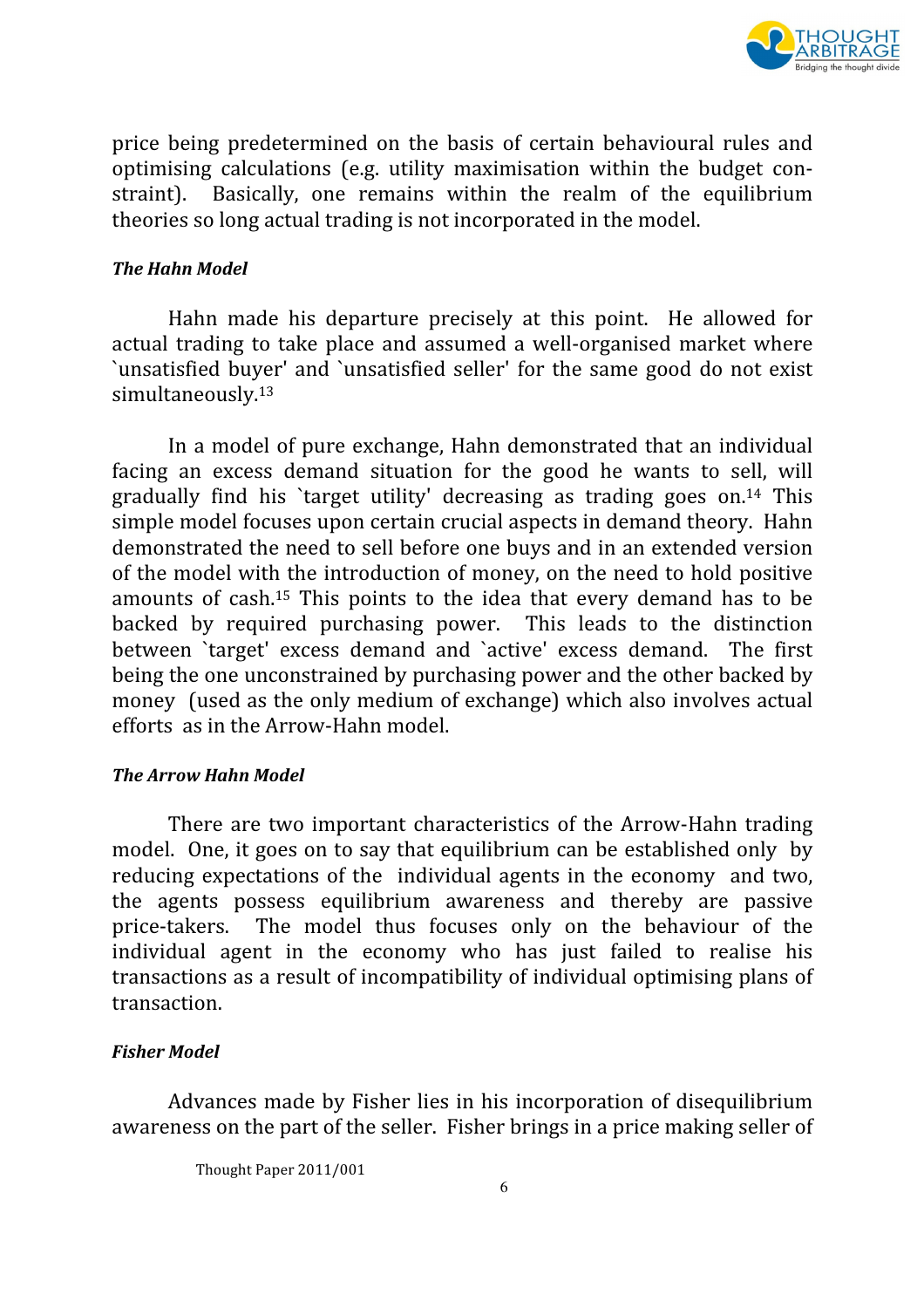

the Lange' type. His model assumes perfectly flexible prices and allows trade, consumption and production to take place out of equilibrium. There is individualistic price adjustment by the seller - different price offers by the seller being taken as data by the buyers and on the basis of which the latter takes quantity decisions regarding his demand.

What Fisher attempted to bring forth was that, given the disequilibrium price level, the active agents in the system perceive new opportunities and actively try to grab those.<sup>16</sup> So long such new opportunities are perceived, the system will remain out of equilibrium. Moment such perceptions disappear; the system will be back to equilibrium. This equilibrium is rational expectation equilibrium.

Fisher holds that the agents in the economy in disequilibrium do not exhibit rational behaviour - because they do not have perfect foresight. This is precisely the element that provides dynamism to the model. Otherwise, with perfect foresight, the prices will respond to the demand expressed and every point in the course of the economy will be a point of equilibrium, even if it is not a Walrasian. The main characteristics of disequilibrium lie in the fact that there are agents in the economy whose intentions (actions thereby) are not fulfilled. This inability to carry out purchase or sales plans is the outcome of various constraints. If the transaction constraint is binding, the system moves to quantity constrained non-Walrasian equilibrium. Otherwise, in the absence of such constraints, the equilibrium is Walrasian. The movement towards non-Walrasian equilibrium takes place with constant revision of transaction constraint perceptions, and in this process, if the perceptions turn out to be correct, the system lands on the non-Walrasian equilibrium point.

In Fisher's world, production, consumption and trade - all take place out of equilibrium, and equilibrium means not cessation of trade, but its continued existence at correctly foreseen prices. He maintained that whether the equilibrium is a rational expectation type, Walrasian or a quantity constrained one, it is globally stable, i.e., from any disequilibrium point, the adjustment path converges on to the equilibrium point. This stability assertion is analytically significant. In fact, he brings in two types of equilibrium. One, the rational expectation type, falling largely into the mainstream of equilibrium theory, and the other, the quantity constrained one that opens up the avenue for disequilibrium theories.<sup>17</sup>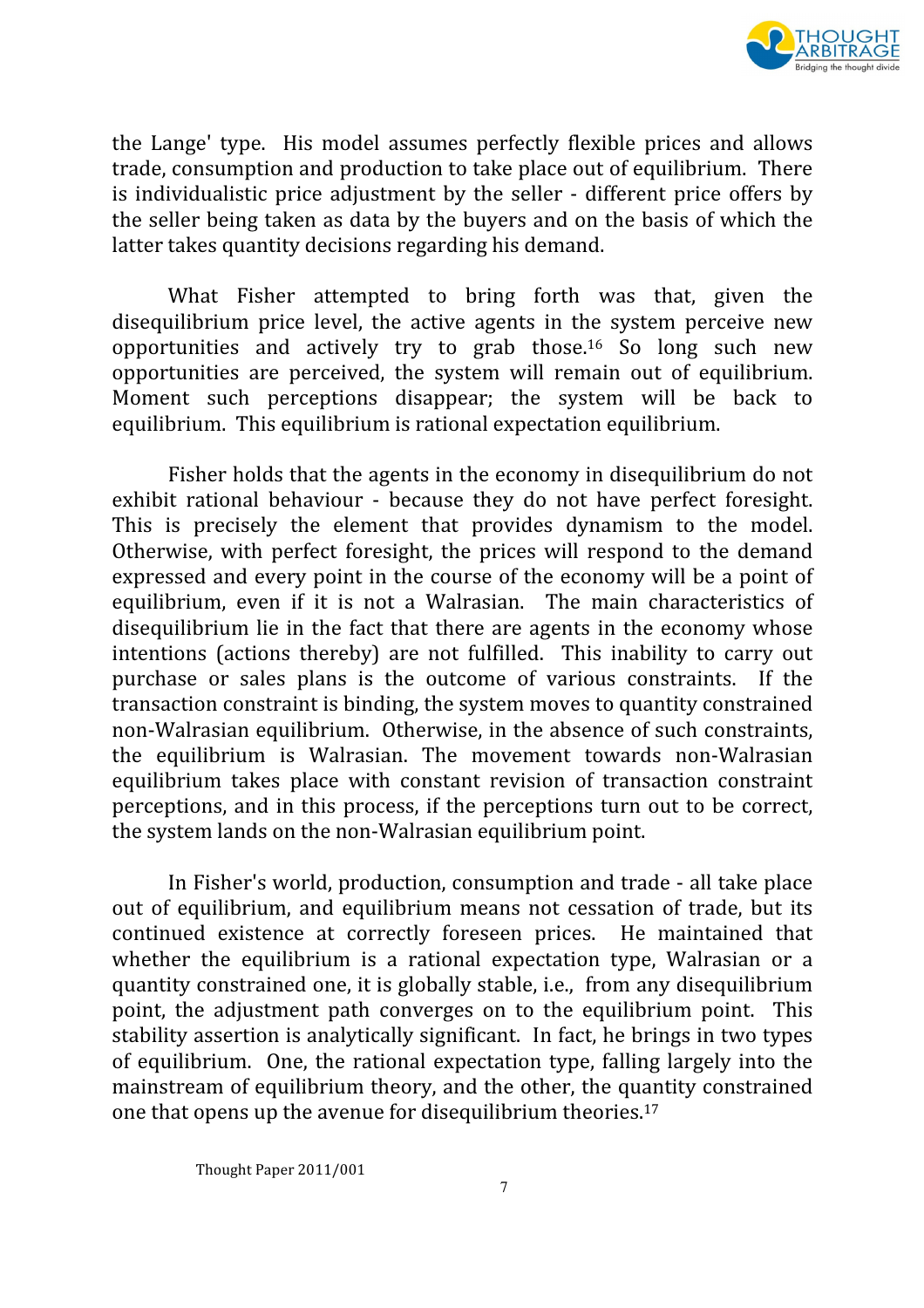

#### Integrating Arrow, Hahn and Fisher

In this given framework (we will call it Arrow-Hahn-Fisher model), the concept of demand exhibits certain important characteristics. Since prices are flexible and individualistic price adjustments do take place, the individual buyer in the disequilibrium state revises his demand on the basis of i) actual price offers, ii) expectation of future prices, and iii) transaction and other constraints which he perceives. In the formation of demand, as in the mainstream general equilibrium theories, prices play the most important role in this model. The definition of demand implies that at every single price offer, there will be a definite demand. So, in the adjustment process towards equilibrium, at various prices, the size of demand will also keep varying.<sup>18</sup> Now, if we take the initial price as a reference to make an idea of the size of the initial demand, we will notice that in this model, since the perceptions of constraints and expectation of the future prices enter as determinants of demand at the instant before trading starts, the actual desires to buy (backed also by purchasing power) do not get reflected in the actions of the individuals (same will be the case at other prices). This is precisely the problem which is encountered in the host of demand definitions in the disequilibrium framework.<sup>19</sup>

Being in the tradition of the equilibrium theories, the AHF model assumes flexible prices. The model breaks down if prices are assumed fixed. There is no scope for quantity adjustment.

In the integrated AHF framework, particular attention has been paid to the understanding of demand only as active attempts to purchase and not identify it with `desire' without the backing of purchasing power. But, here, the optimum consumption plan (according to the individual buyer) of the buyer is being assumed always to be identical with active attempts to purchase. This will create certain analytical problem (`sham magnification') which will be discussed later.

Although the A-H-F model provides us with a concept of demand in a disequilibrium state, it does not take us very far, as it fails to incorporate other relevant features of disequilibrium, all of which will be dealt with subsequently in this paper.

We have noted earlier, neither the Walras-Arrow-Debreu framework nor the subsequently developed ideas of general equilibrium (concentrated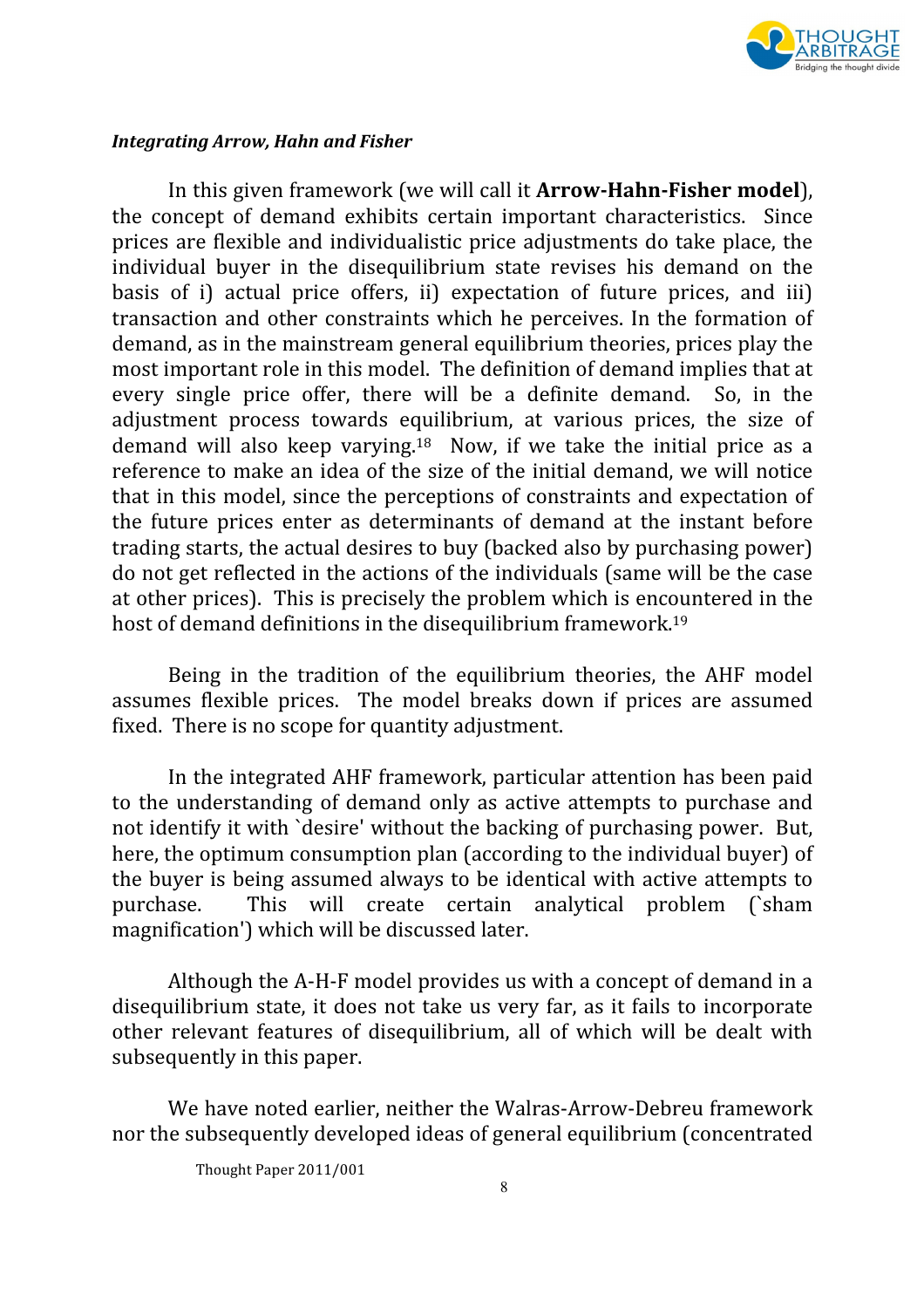

mainly on the stability question) with disequilibrium foundation (e.g., the Arrow-Hahn-Fisher model) has provided an adequate answer to the analytical problems involved in the definition of demand. The idea of a quantity constrained equilibrium in the AHF model, although, is important in our study, faces a major shortcoming. In a flexible price system, quantity constraint can arise only when transactions do not take place as a result of the buyers not meeting the sellers, i.e., as an outcome of informational lag - or trading takes place at false prices. But will trading go on at false prices even at equilibrium? Will the seller not perceive any new opportunity in raising the price of the commodity when the excess demand prevails in the market? Short term (rather immediate) transaction constraints which lead to trading at false prices are different from the long term conditions of a market where prices do not rise (even with increase in demand) as a result of which the market remains in perpetual excess demand. Therefore, the analytical significance of such quantity constrained equilibrium, as in the AHF model, has little significance to us. We will concentrate on the second type of a market situation and for which we will need to drop the assumption of perfectly flexible prices.

## The concept of demand in the disequilibrium models

The models which drop the assumption of price-flexibility and permanency or existence of equilibrium ( 'Equilibrium' in the Walras-Arrow Debreu sense) and incorporate the possibility of a state of economy where markets do not clear at the given set of economic variables and the agents in the economy are aware of this resulting market disequilibrium (either at the micro or at the macro level) fall into the realm of disequilibrium theories.<sup>20</sup> Disequilibrium models fall into various shades depending upon the nature of assumptions and thereby the range of deviation from the equilibrium framework.

### The Swedish School

The concept of demand finds an important place in the Swedish disequilibrium theories. $21$ 

In the equilibrium theories, demand (or supply) is measured at a given price in the market. In Walrasian tatonement, the disequilibrium state is momentary. Price movement is instantaneous whenever the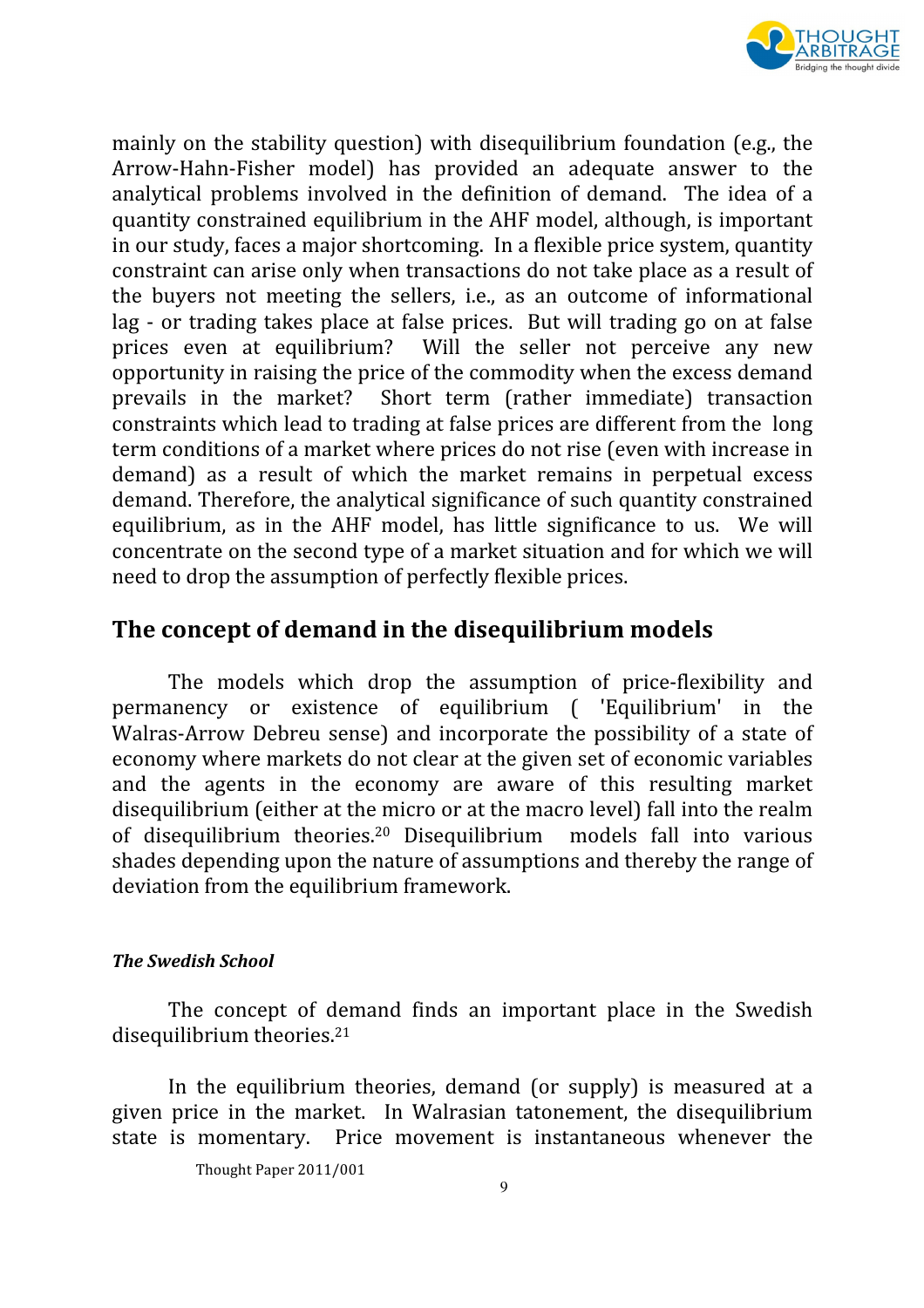

quoted price is not the equilibrium one. So, defining demand at a given price implies defining the same at an instant. In the AHF model, the disequilibrium state persists although the prices are flexible. Since the speed of adjustment is not defined, the length of existence of a disequilibrium price remains unspecified. This difficulty forbids one from having a definition of demand (or supply) over a period (finite length) of time.

The concept of demand had been treated in two ways in the Swedish School, especially by Hansen, with respect to its time dimension.<sup>22</sup> In the first place, it has been taken as a `stream' at an `instant' determined by its `intensity' or `speed' at that point of time. Secondly, it has been defined over a period of time.<sup>23</sup> The treatment of the problem of demand in a discontinuous time frame thus brings in major deviation from the earlier equilibrium studies.

For Lindahl, demand is the planned purchase. <sup>24</sup> He then assumes that all the purchasing plans, existing at the beginning of the plan period, are fulfilled irrespective of whether these are related to commodities or factors. With this assumption, he blurs the distinction between the general equilibrium and the disequilibrium theories.

If,

Planned purchase = actual purchase  $\qquad \qquad$ ........(1) and we know that at the point of equilibrium,

amount purchased = amount sold ........(2)

Implication of (1) and (2) would be that all purchase plans are fulfilled, i.e.,

 D = S; which is nothing but a Walras-Arrow-Debreu equilibrium condition. <sup>25</sup>

 $D =$  aggregate demand

 $D =$  aggregate supply

The general argument given in support of this position is that the plans which are not carried out have no significance.<sup>26</sup> The argument can make some sense so long one is considering only a buyer`s market. As noted by Bent Hansen also, the theory was built up by the Stockholm School during the '30s to study the economies with predominantly buyers' market. <sup>27</sup> Lindahl also argues, in defence of the general character of his assumption, "since this assumption (...that purchase plans are fulfilled)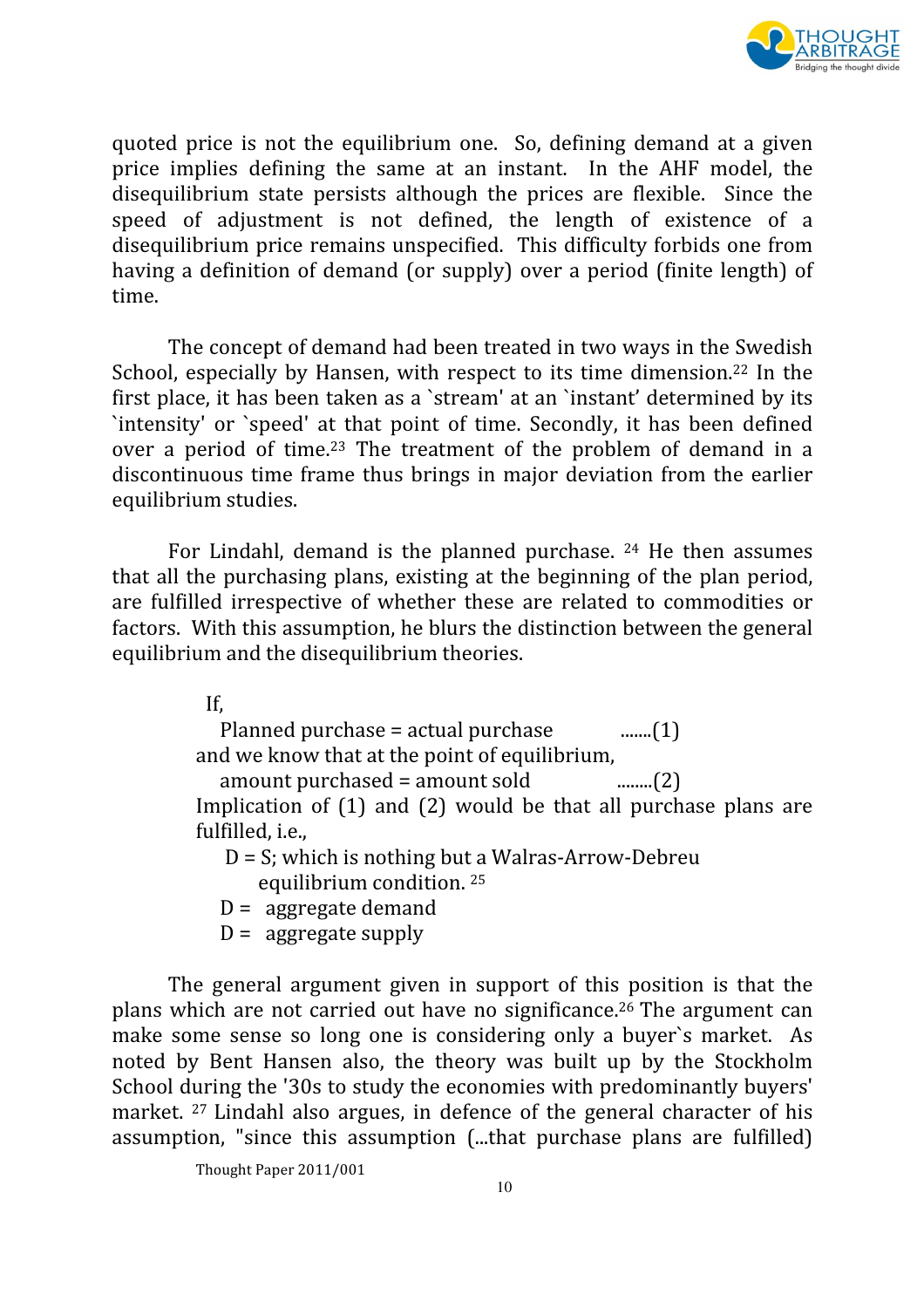

however, merely signifies that the period considered must be taken sufficiently short, it does not move us from reality."<sup>28</sup> He probably argues with the assumption that if the periods are sufficiently short, then the size of the stock in relation to the length of the plan period will be relatively large, which will make it easy to take care of the gap between the planned purchase and the expected sales. But the assumption of a constant stock, the size of which is independent of the length of the plan period and thereby the production process itself, is totally unreasonable - leave alone the fact that the idea of such short periods will itself have little practical relevance.

It may be noted in the argument of Lindahl that the plans which are not carried out have no significance. The point which has (perhaps) been made is that desires or `internal wishes' do not constitute demand.<sup>29</sup> Till this point, Lindahl simply reiterates the conventional and well accepted understanding of demand as `something' necessarily to be backed by purchasing power. But in the next step, assuming internal expectations and wishes to be necessarily put into active attempts to purchase, he falls into the fallacy of equating `desires' or `internal expectations' of the buyer, first, with active attempts to purchase, and then following his earlier logic, with demand at the point of transaction.

In this framework, planned purchase, in the ex-ante sense, is often taken as commodity bundle which the consumer considers as the easiest to obtain implying thereby that the consumer takes into account transaction and other constraints which he perceives in formulating his demand. It specifies that plans to purchase are shaped by the consumer's resource position and his expectations regarding the availability of goods in the market during the coming plan period.<sup>30</sup>

Another definition of demand appears as `optimum purchases'. Optimum purchases are "those purchases which it would be worthwhile to make from the point of view of a `rational' calculation (of utility, or costs) if the subject were free in this respect, within the financial resources and within the framework of legal restrictions which is assumed to be given."<sup>31</sup>. The `optimum', category reflects the `potential behaviour' of the buyer and not the `actual' behaviour.<sup>32</sup> This definition, as is clear, does not take into account any transaction constraint. It assumes the consumer to carry out neo-classical type of optimisation calculations before expressing his demand.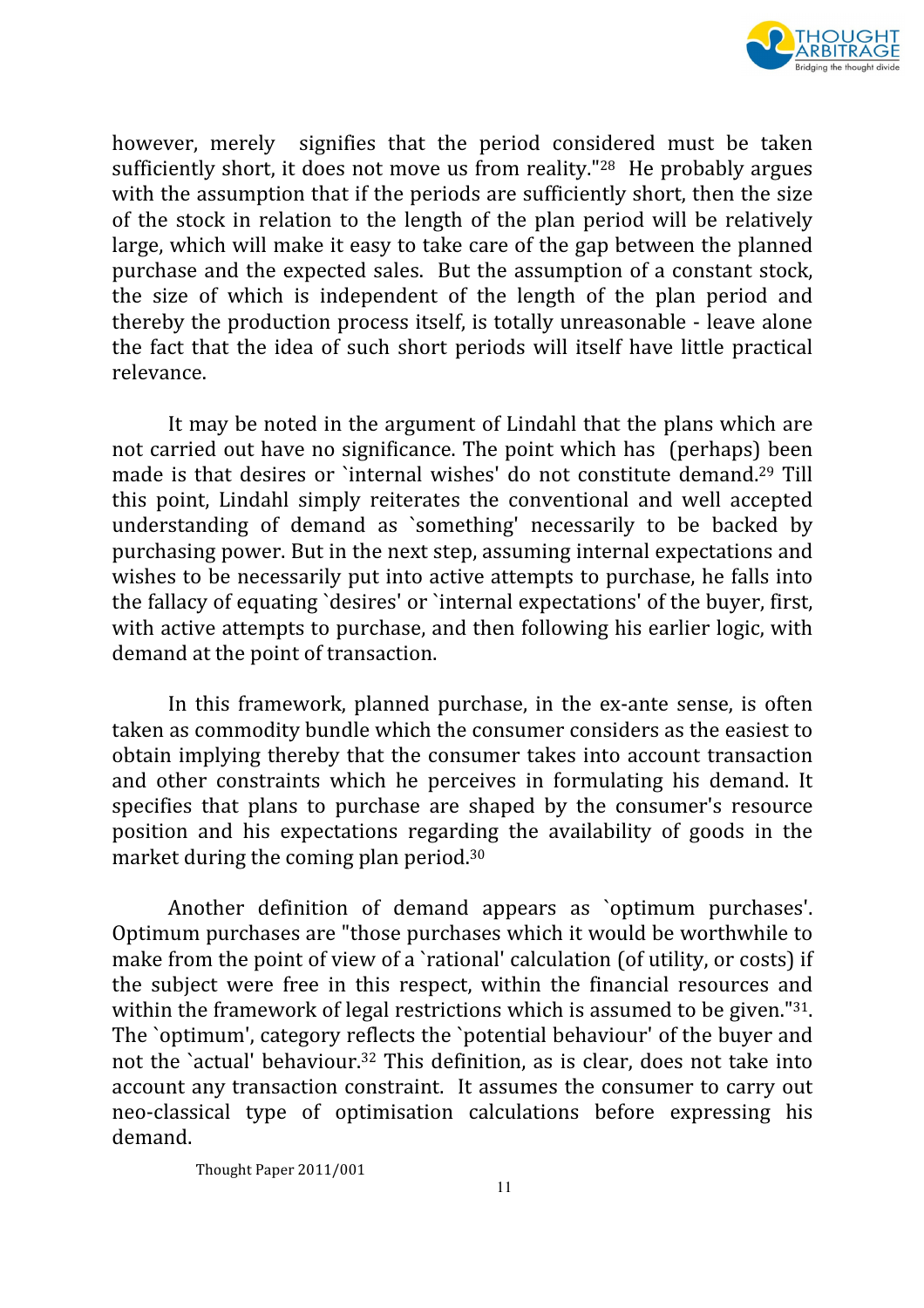

The third major concept of demand in the Swedish disequilibrium framework appears either as `active' demand or as `active attempts to purchase'. "The plans concerning demand are introduced into the calculation of excess demand in that form in which they may be considered to exercise active demand in the open market."<sup>33</sup> Lack of clarity on the concept of active demand is evident from here. Possibly, it was assumed to be identical with active attempts to purchase. But, one has to note here that the Stockholm economists, to a large extent, have identified active attempts to purchase with optimum purchase, with the clear cut assumption that all the optimum purchase plans are actually put into the process of implementation.<sup>34</sup>

Defining demand as the active attempt to purchase has notable analytical and accounting significance. It does not rule out the scope of any a priori "rational" calculation on the part of the economic agent. At the same time, this, as an analytical category, takes us closest to the actual size of demand and thereby to the understanding of concrete situations. However, a major drawback of this definition of demand lies in its use as a computational category which may not be able to take care of the problem of `sham magnification' of demand.

The Swedish disequilibrium theory is oriented towards the study of a quantity constrained system in a fixed price wage situation at a macro level. Since the attempts have not been in the direction of building up of a micro theory, especially to arrive at certain behavioural rules related to the consumers, the theory faces the obvious shortcoming of not providing any strong basis for an analysis of consumer behaviour in disequilibrium.

The second important feature in the Swedish disequilibrium theory has been that, it is directed towards a situation where supply and demand are not matching (as a result of prices and wages kept fixed for a considerable length of time, as they assume) - a situation occurring particularly in a war economy, say, even in a capitalist economic environment. The scope of the models does not actually include the conditions in a socialist economy.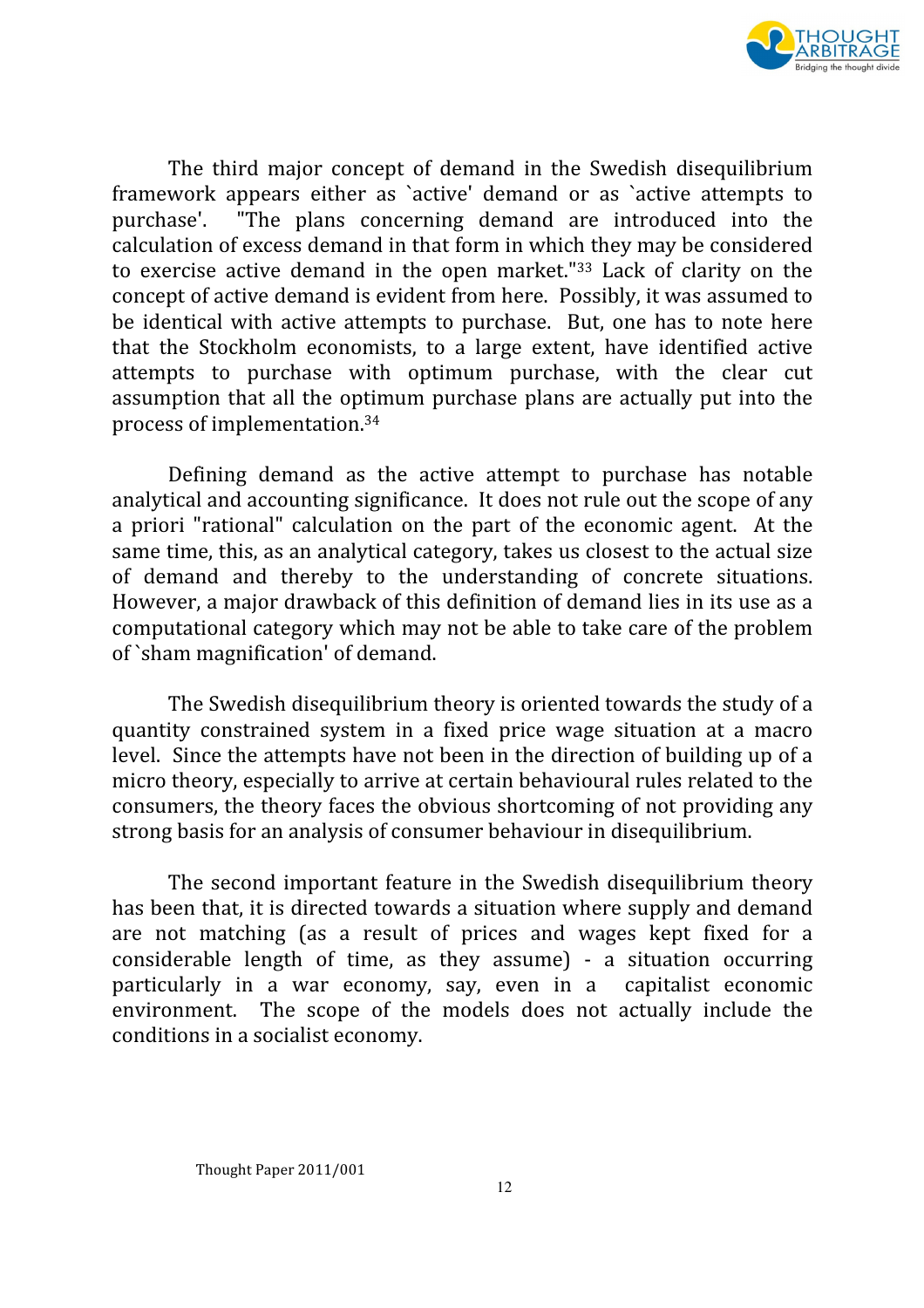

## Concept of Demand in Modern Disequilibrium Theories

After the path breaking works of Malinvaud, Clower, Leijonhofvud and Hansen mainly, the increase in the study of disequilibrium states, especially in developing concepts of demand, seems to have been reinforced in the recent time. <sup>35</sup> But the multiplicity of approaches to the problem has made the entire literature complex. A detailed study of each of such contributions remains beyond the scope of the present study. We will confine ourselves to taking an overall view of the entire disequilibrium school in respect to its contribution towards understanding the concept of demand and identify the basic strands of thought having analytical significance to our study.

The modern disequilibrium theorists, in a manner similar to those of the Swedish School (discussed earlier), define demand in the ex-ante sense and incorporates into the concept the possibility of a situation when demand exceeds supply (either at a macro or a micro level). The situation is described as the consumer facing transaction constraints in the market (for the particular commodity) with his demand remaining unrealised.<sup>36</sup> A major area of debate within the disequilibrium framework lies precisely on the question of specifying such transaction constraints.

The nature of the transaction constraints specifies the behaviour of the consumers and defines the parameters which determine the consumption decisions of the individual buyers in the economy. We have already noted that the concept of demand or supply, takes into account the specifics of the institutional setting defined in the framework from which it emerges.

The modern disequilibrium theories, even though sometimes branded as neo-Keynesian, largely emerge from the equilibrium theories only. Their radical difference from the equilibrium models lies in accepting a finite and permanent disequilibrium state, disequilibrium awareness on the part of individual agents in the economy and in incorporating quantity adjustment in their models. But their conceptual apparatus is still based on certain optimising calculations assumed to be undertaken by the individual agents in the economy and is centred on the concept of market. Their main attempt has largely been at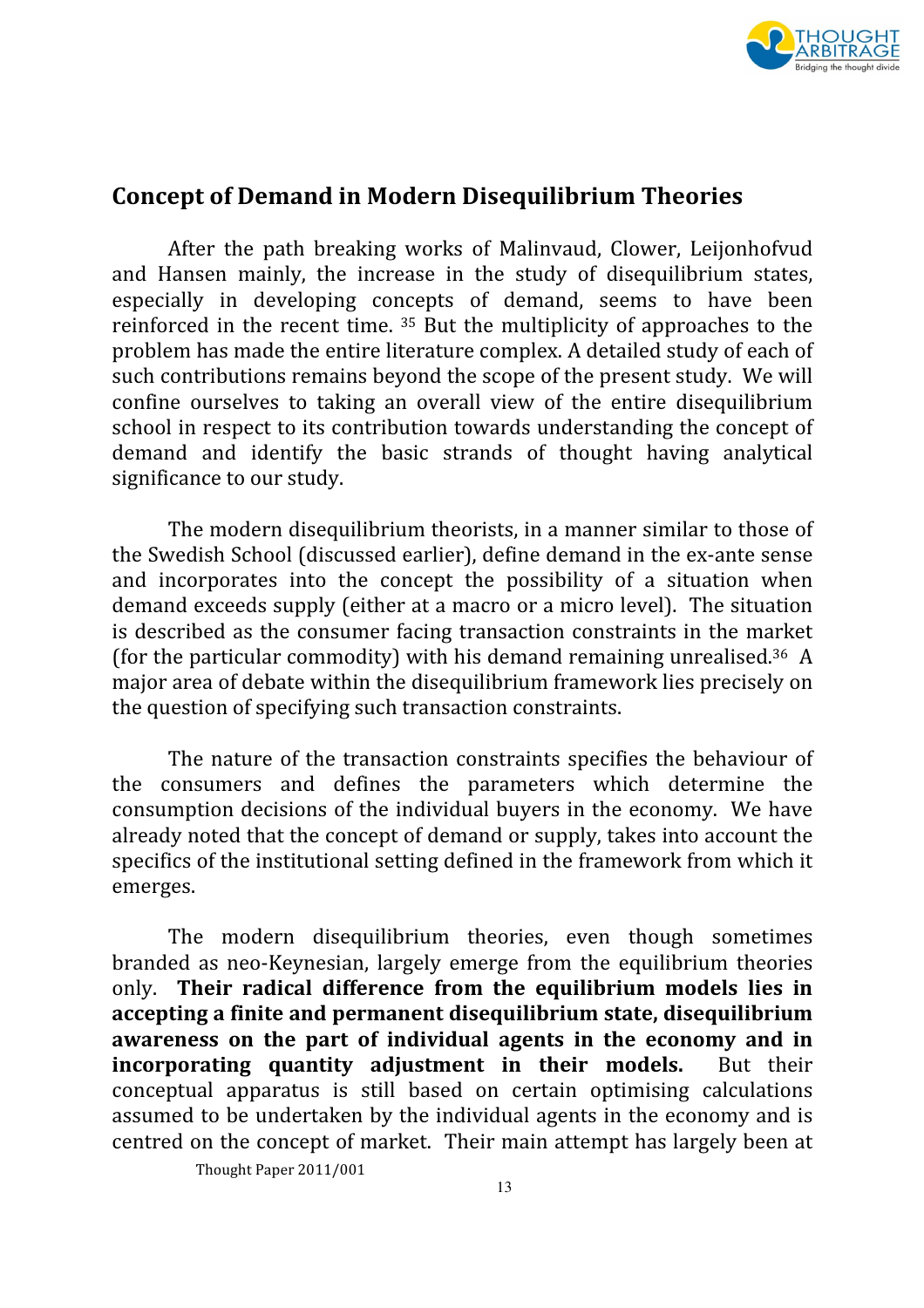

developing general equilibrium conditions with price rigidity.<sup>37</sup> this, according to them, broadens the general equilibrium framework, which in its pure form is highly restrictive. To this extent, the limitations of the modern disequilibrium theories are to be recognised.

Allowing disequilibrium awareness on the part of the individual agents in the economy opens up the possibility of the host of manipulative actions on their part and in that quantity becomes an important variable in formulating demand. Again, quantity constraints granted, demand ex-ante, will not necessarily be equal to the level of actual transaction carried out. Perception of such transaction constraints (quantity constraints) has been crucial in the study of demand in the modern disequilibrium framework.

In general, demand in the disequilibrium framework appears as the level of exchange of a particular good that the agent wishes to realise in the market. With the introduction of transaction constraints (real or perceived), the analytical significance of the variable changes along the multiplicity of the perception of transaction constraints. In the Clower definition, the demand for a good is the level of intended exchange on the market for it of the individual agent (the potential buyer placing the demand for it in the market) who maximises his utility taking into account the exchanges he perceives as feasible on the other markets. The individual agent carries out this optimisation calculation for each of the markets separately. So the constrained demands are determined separately on each of the markets.<sup>38</sup>

In the Dreze' definition, such constrained demands are determined simultaneously. But the difference lies in defining the constraints. He assumes the buyer for the good to take into account the constraints he perceives in all the markets, including the one for that. One major characteristic of Dreze' demand lies in its assumption that actions are always identical with their expected consequences. This leads to the identification of the perceived constraints with real constraints on actions in his programme giving optimal demands.<sup>39</sup>

Benassy, on the other hand, presents two models, the institutional arrangements being different from each other. In one, he assumes sequential visits to market and in the other simultaneous visits. In the sequential system, in a decentralised monetary economy, where `markets are independently operated', the determination of demand involves a

Thought Paper 2011/001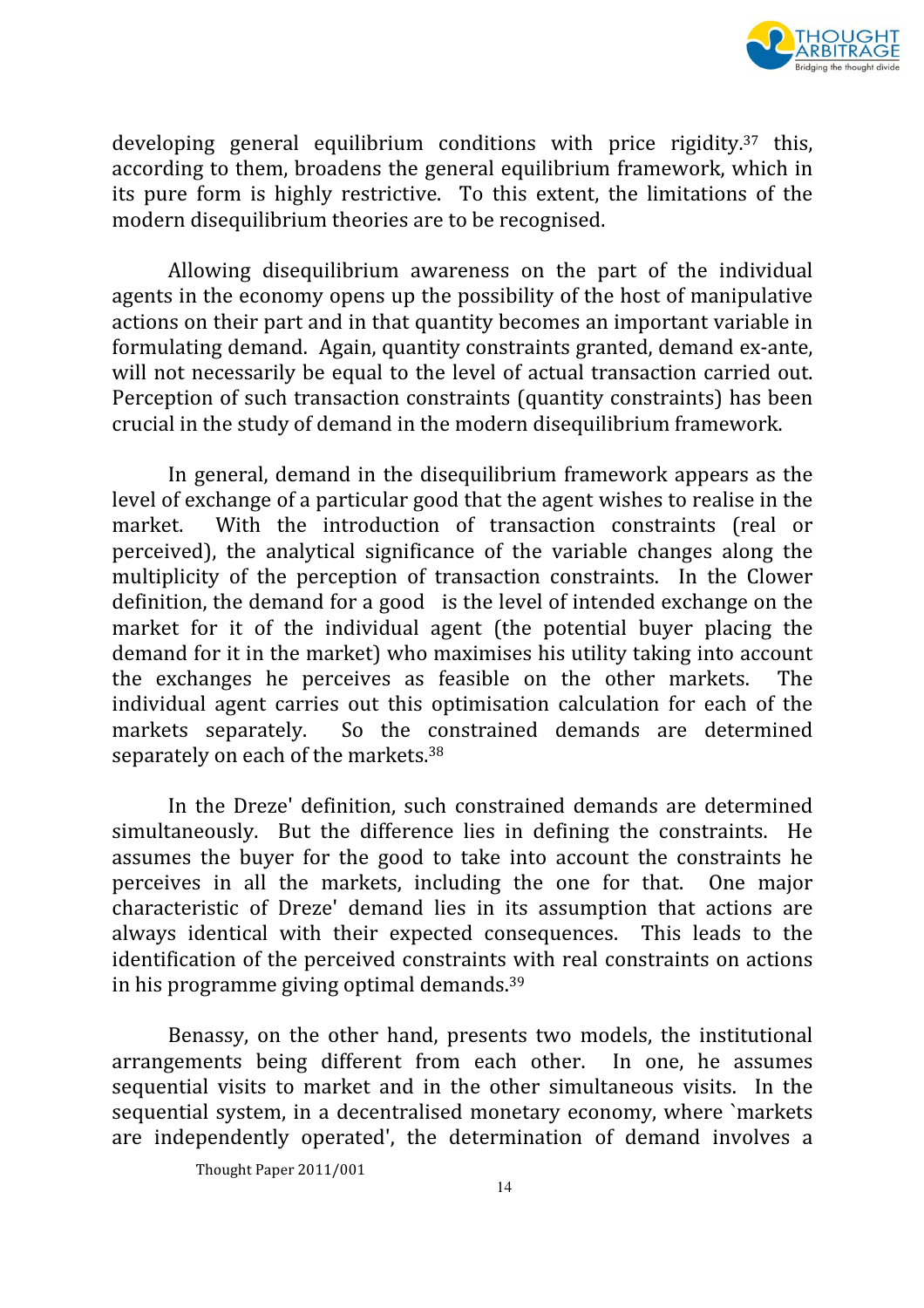

`sequential dynamic programming'. <sup>40</sup> In this set up, each agent in a particular market has already encountered some constraints (leaving aside the first market visited) and expects some constraints in the current and the future markets as well. These expected constraints may be either deterministic or stochastic (probabilistic). In the first case, the expected future constraints are known with certainty. Here, the expected constraints on the current markets may be assumed away. The `effective demand' in this situation would be the "trade that maximises the decision criterion of the agent, subject to the usual budget or technological constraint and also taking into account the given past transaction and the expected constraints on the future markets".<sup>41</sup> But in the sequential system, an un-rationed person (a buyer) stops trading moment his demands are fulfilled. So he is not likely to know the exact level of additional quantity of that good that would be available to him.<sup>42</sup> So the case of constraints with certainty has application only in those cases with rationed buyers. So in the un-rationed case, it is desirable to bring in certain stochastic elements to determine the constraints. The perceived constraints in this case are assumed to be functions of quantity signals generated in the market. These signals in turn arise from the effective demands generated in the market.<sup>43</sup>

It is to be noted that in both the cases (one with deterministic transaction constraints and the other with stochastic constraints) the constraint in the market for the given good is disregarded in determining the demand for it. This specification on the behaviour of the individual agent has been maintained in all the models of effective demand in Benassy. In the multi-market simultaneous market visit model, the effective demand for the good is derived as the best transaction.<sup>44</sup> If transaction constraint on the market for it is taken into account, the problem of multivaluedness of the solution is encountered and the solution provides only optimal values of effective demand and not the best.

Benassy follows Clower model. Whereas in the Clower model, the effective demands were determined separately on each market, Benassy's method paves way for simultaneous determination of the same in all the markets. This overcomes the problem of optimal solution with multivalued effective demands in Dreze'. The crucial factor determining the conceptual frames of Clower-Benassy and Dreze' in the treatment of transaction constraints in the market considered has been already discussed earlier.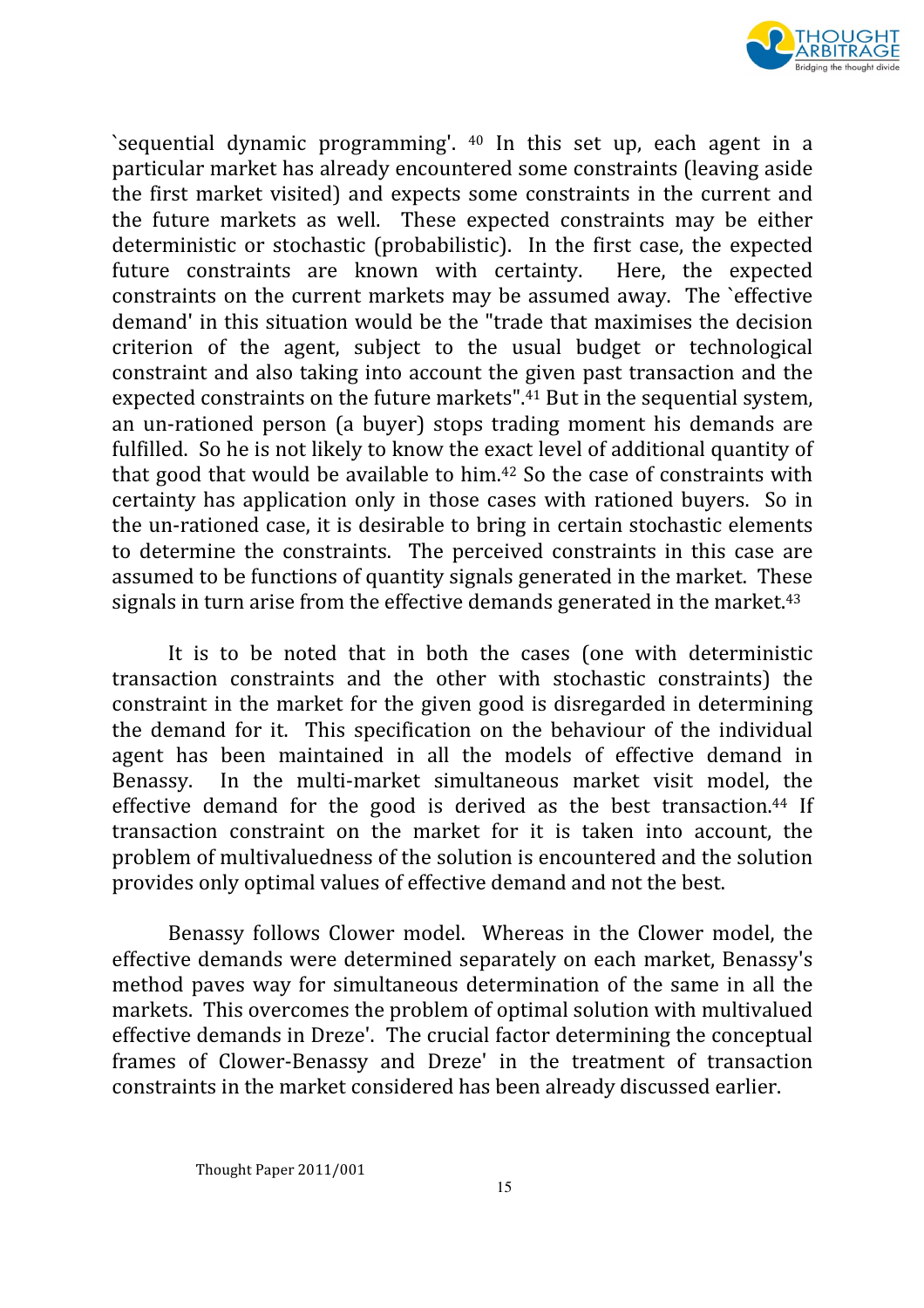

In the Clower-Dreze'-Benassy disequilibrium models, demand has been identified as expressed demand (similar to the concept of active attempts to purchase in Swedish School, particularly Hansen). It is explicitly assumed that every purchase intention is expressed in the market. To this extent, this concept of demand is different from Kornai's earlier concept of `aspiration level' of the buyer. As discussed in the previous section, in the context of the Swedish disequilibrium models, such a definition may pose two types of analytical problems especially having computational relevance. First, it is the problem of magnification of demand. Benassy has taken note of this problem. But, in his analysis, magnification effect results through overbidding, as a case of manipulation. Further, for simplicity he has incorporated only manipulatable cases in his analytical frame. This has restricted the scope of his model to a large extent. The modern disequilibrium framework does not make a distinction between initial (original) demand and the case of forced substitution and consumption.<sup>45</sup> This leads to an overestimation of demand when aggregated over markets. The concepts based on expressed demand also tend to underestimate the real demand. This can happen when buyers expecting transaction failures in the face of acute shortage decide not to express their demand at all. Such de-escalation effects cover up a part of the actual shortage. Such downward readjustment of expressed demand normally stays for a short period of time.

In the whole of modern disequilibrium tradition, demand is based on certain rationality norms defined on the individual agent (the buyer) and it reflects the ideal size with the maximisation of the given decision criterion (say, utility). Given a single such decision criterion even though the same may be very broad based the behaviour of the consumer and his decision horizons are both narrowed down. The model would break down once more complex aspects of consumer behaviour are incorporated. Similar problems are encountered in the models developed within the general equilibrium framework. The only difference one finds here in the case of disequilibrium systems discussed above is that the institutional structures are less restricted. Therefore, it provides a wider analytical perspective.

Benassy's models, with simultaneous and sequential market visits, do not bear on the actual shopping behaviour of an individual.<sup>46</sup> In reality, markets are visited neither sequentially nor simultaneously. Secondly, at a time, only a section of the market is visited, unless it is spatially extremely small. The disequilibrium theories have not really got out of the influence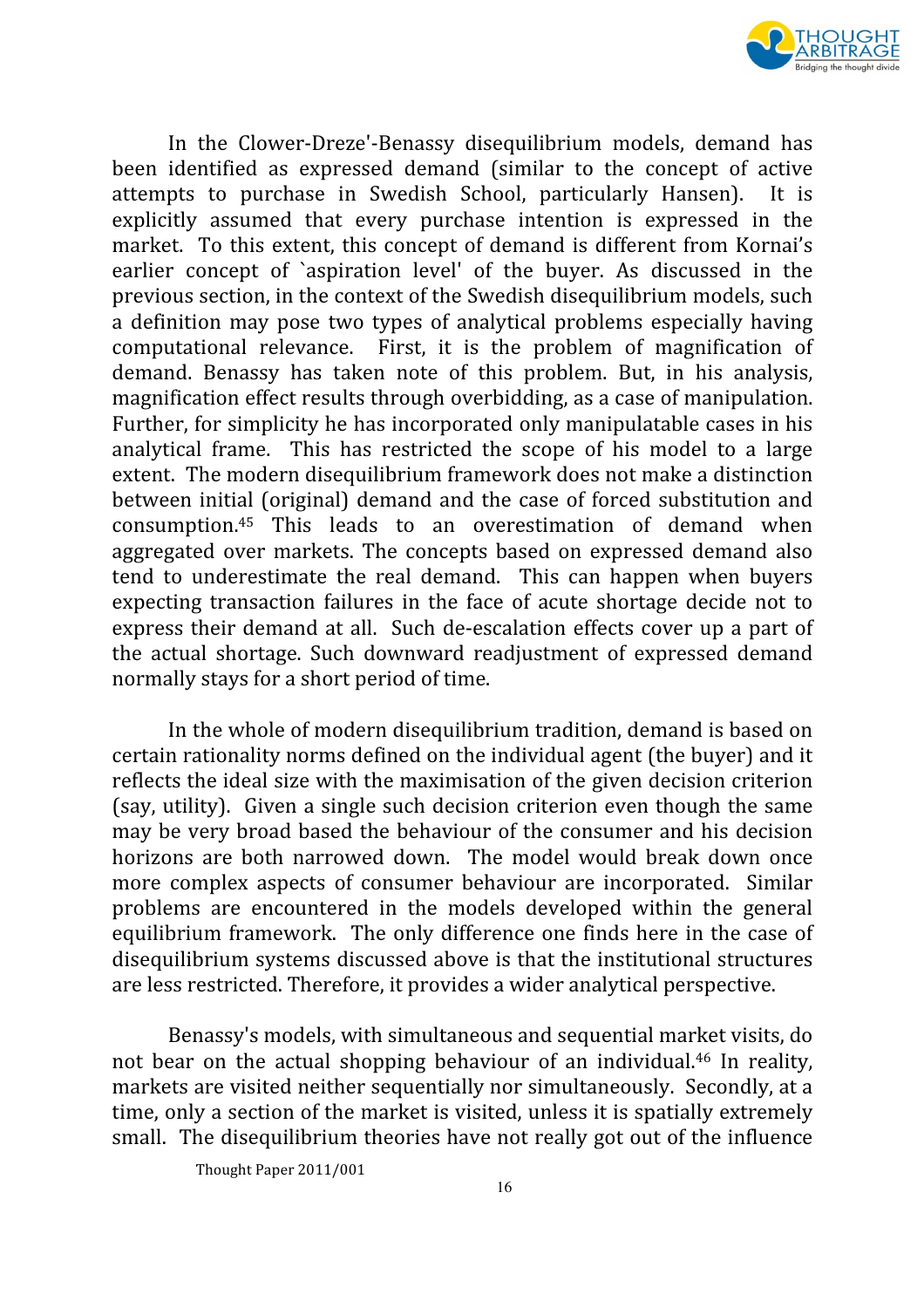

of the overall Walrasian concept of considering market for a commodity as single point in space. This theoretical abstraction has restricted the study of the market both in the equilibrium and the disequilibrium traditions.

The more important contribution of the modern disequilibrium theories lie in the study of the consumer behaviour, a subject that requires independent and detailed treatment. This aspect has been left out of the scope of this paper. But, as far as the understanding the concept of demand is concerned, their contributions are rather limited.

## Conclusions

Defining demand has been more of an analytical issue rather than an accounting or economic problem in both the equilibrium and disequilibrium economics. The analytical significance of the work at various stages and by various eminent scholars notwithstanding, the applications of the concepts that emerged out of those in explaining real economic problems has been rather limited due to poor accounting relevance, inadequacies to represent consumer behaviour in the real sense and high level of rigidity in the structure of the models and the concepts therein or associated with those. The equilibrium 'ideal state models, converted to disequilibrium models merely to accommodate deviations from the 'ideal' state of equilibrium do not add to the analytical significance either. After all, unless there is a strong analytical description of the state of the real market, the concepts of demand, both within the equilibrium and disequilibrium frameworks will not take us very far. One major shortcoming of the disequilibrium or equilibrium models discussed above is that these are invariably based on a hard budget constraint assumption. The concept of demand finds a new treatment later with the works of the Hungarian economist Janos Kornai who introduced the concept of a soft budget constraint to explain certain behaviour of firms as a buyer of inputs in the overall context of a shortage economy. The disequilibrium models so far have not been built to accommodate states of perpetual disequilibrium, for example, a shortage economy.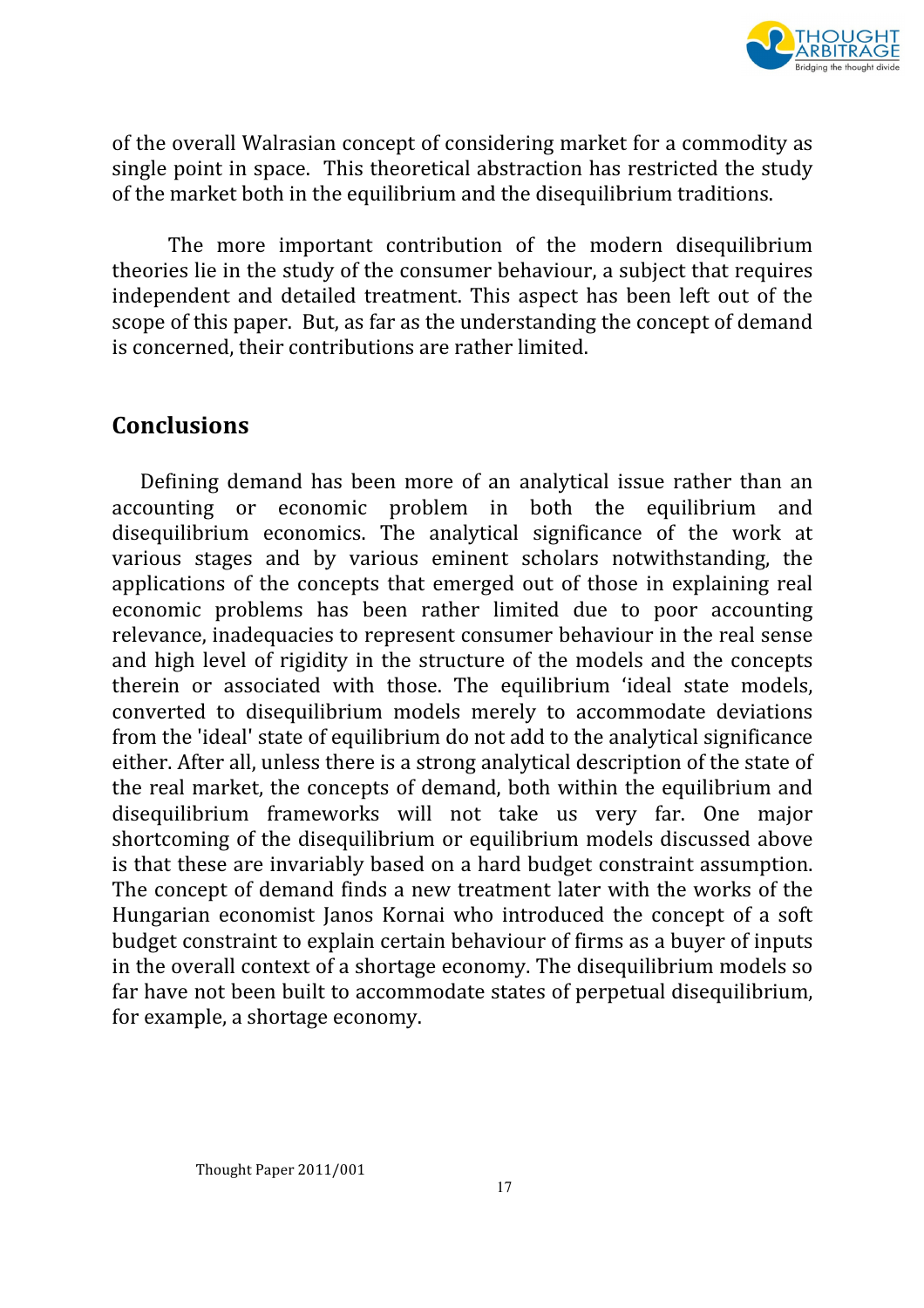

#### Notes

1. Leon Walras, Elements of Pure Economics: The Theory of Social Wealth, Translated by William Jaffe (London: George Allen and Unwin, 1965)

2. Walras used the term `effective demand' for demand. While referring to Walras, we will be using the term `effective demand'. In the Walrasian multi-market system, where many commodities are exchanged for many others, one of the commodities may act as a numeraire (which may be money). Since the household may possess one or more goods in a definite amount and that every demand is to be in exchange for some definite amount/amounts of one or more good/goods, the budget constraint faced by the effective demand curve is assumed to be continuous.

3. Walras used the terms `effective utility' and `satisfaction of wants' synonymously.

4. Walras left room for the possibility of non-negative amounts of stock of commodities held by an individual after the trade is over. The term effective offer in Walras is the same as supply in ordinary use in economic literature.

5. Gerald Debreu, Theory of Value: An Axiomatic Analysis of Economic Equilibrium (London: Yale Univ. Press, 1971). K.J. Arrow and G Debreu, "Existence of an Equilibrium for a Competitive Economy", Econometrica, Vol.22, 1954, pp. 265-290.

6. Present instant - origin of the elementary compact intervals of equal length in the chronological order of time (of a finite number). Refer to the problem of dated commodities in Debreu - each good is different from the other according to time and space (date and location at which it will be available, and physical characteristics).

7. Permanently stable equilibrium was arrived at by Arrow and Debreu by assuming homogeneity, Walras's Law and gross substitutability. See, Arrow and Debreu, op cit.

8. Frank H. Hahn, "A Stable Adjustment Process for a Competitive Economy", Review of Economic Studies, Vol.29, 1962, pp. 62-65. "On the Stability of Pure Exchange Equilibrium", International Economic Review, Vol. 3, pp.206-13. Franklin M. Fisher, Disequilibrium Foundations of Equilibrium Economics (Cambridge, Cambridge Univ. Press, 1983).

9. So far we have been using the term equilibrium in the Walrasian sense.

10. Paul Samuelson, Foundation of Economic Analysis (Cambridge: Harvard Univ. Press, 1983)

11. In the Walrasian or Arrow-Debreu tatonement, actual trade does not take place. Contracts are signed at quoted prices which will be declared null and void when the new price is quoted.

12. Franklin Fisher, Op. Cit, p.31.

13. It is a fairly important assumption in the disequilibrium economics (to be discussed later). See Clower, Benassy.

14. Target utility is the utility that the individual buyer expects to derive from his target transactions, i.e. when all his expected transactions are fulfilled. The individual agent in the simple exchange model, being faced with an excess demand situation as a buyer, finds the price of the commodity he wants to buy going up (Walras' Law) and as a seller, commodity he wants to sell going down - implying a situation where his command over the commodity he wants to buy gradually shrinking, thereby leading to a fall in the target utility. As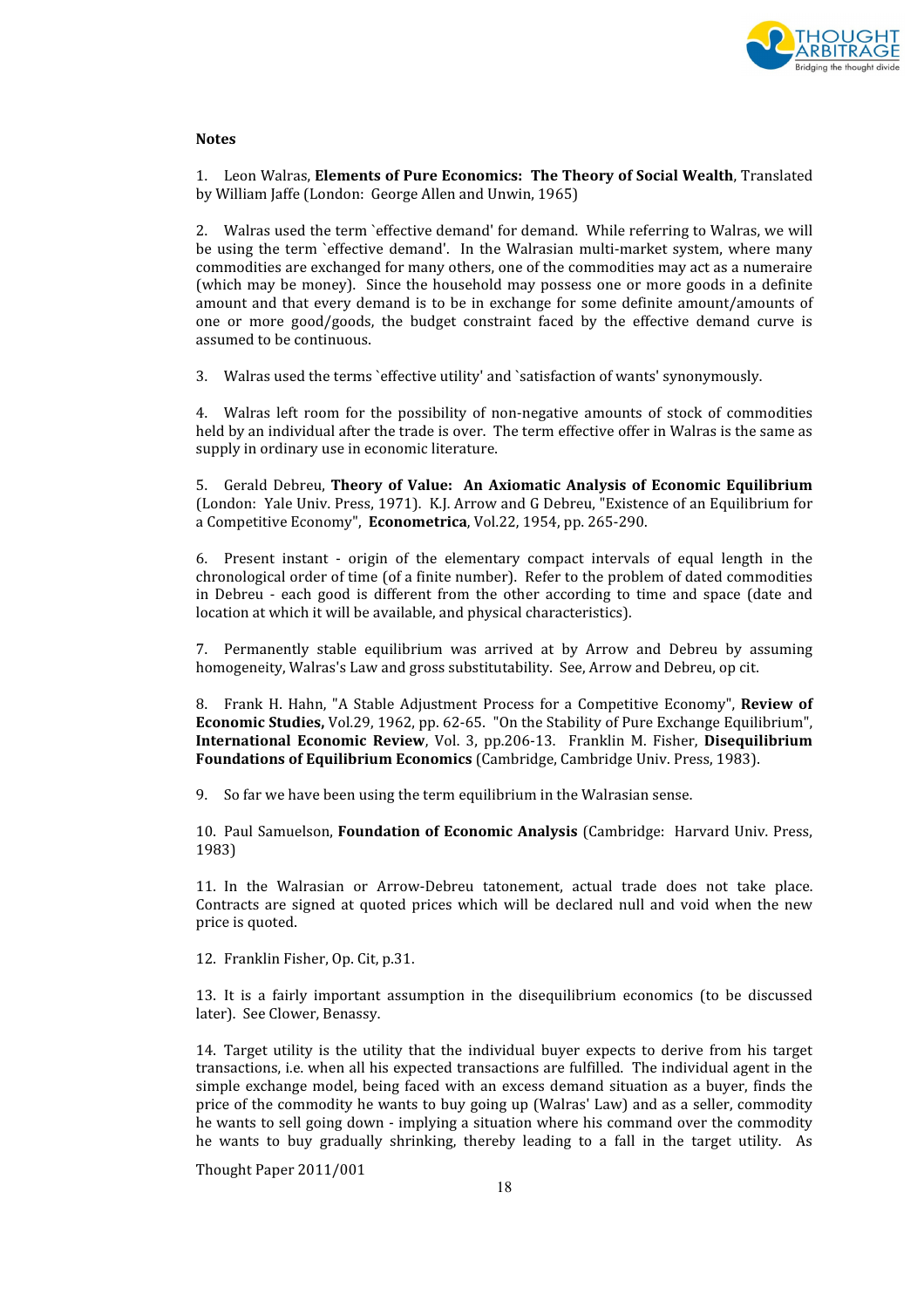

mentioned earlier, the situation is valid only when market efficiency assumption and Walras' Law are granted. Institutional arrangement in the model is a simple two-commodity - two-individuals set up. Moment the number of commodities and individuals set up. Moment the number of commodities and individuals is increased, the model breaks down. Refer to the `Simple Simon' problem in Fisher, op. cit..

15. The Simple Simon problem was resolved in the Arrow-Hahn model with the introduction of money. Money has been introduced in the model not only as a medium of exchange, but also as a factor affecting the utility function of the individual buyer. cf. Arrow and Hahn, (General Competitive Equilibrium Analysis, Oliver and Boyd, 1971).

16. It does not matter whether the new opportunities do really appear - so long the agents keep perceiving those given their own assessment and expectations. The cases of favourable surprises have been assumed away in the model. The cases of false or mistaken perceptions are although included.

17. The non-Walrasian equilibrium models are definitely not identical with the disequilibrium models, discussion on which will follow shortly. But the acceptance of disequilibrium awareness and the perception of constraints (real or imaginary) along with a host of other new assumptions, bring these models close to the disequilibrium models.

18. Ideally so. Walras' Law assumed. But the actual size of the demand since will depend on other factors mentioned, it is perfectly possible to get the same demand at different prices.

19. This problem will be discussed later.

20. As we have discussed in the previous section, some of these models which allow for both disequilibrium state and non-clearance of markets/market, fall actually in the realm of equilibrium theories : generally known as non-Walrasian, quantity constrained or even rational expectation equilibrium etc. But here, in this type of models, prices are assumed flexible.

21. Bent Hansen, Study in the Theory of Inflation (New York; Augustus Mckelly Pub. 1968) E. Lindahl, Studies in the Theory of Money and Capital (London : George Allen & Unwin 1939). In this approach, one does not find any attempt to build a theory of shortage. What theoreticians like Lindahl, Hansen etc. have done is to build up models of repressed inflation - i.e., the demonstration of the possibility of `inflationary gap' in a situation when prices and wages are fixed. Hansen has actually developed two models of repressed inflation, one applicable to a situation of a perfectly competitive market and the other to a monopoly situation. The Swedish framework is based on Wicksellian ideas and is influenced by Swedish School, and counters, as did Wicksel, the classical ideas (quantity theory of money) that inflation can be explained only in terms of supply of money.

22. Bent Hansen, ibid. p.21. The concept of time in the demand theory is crucial - but a detailed discussion on this problem is beyond the scope of this research.

23. Hansen, ibid. see Chapters II, III and IV, particularly his models of repressed inflation.

24. Lindahl Op. cit. p.26.

25. Refer to the discussion on the equilibrium framework. The assumption of realisation of all purchase plans appears in a number of places in the general equilibrium theories. For example, see Hahn, Equilibrium and Macro Economics, (Basil Blackwell, Oxford, 1984) Chapter I. He finds ground to support the possibility of a long run economic equilibrium with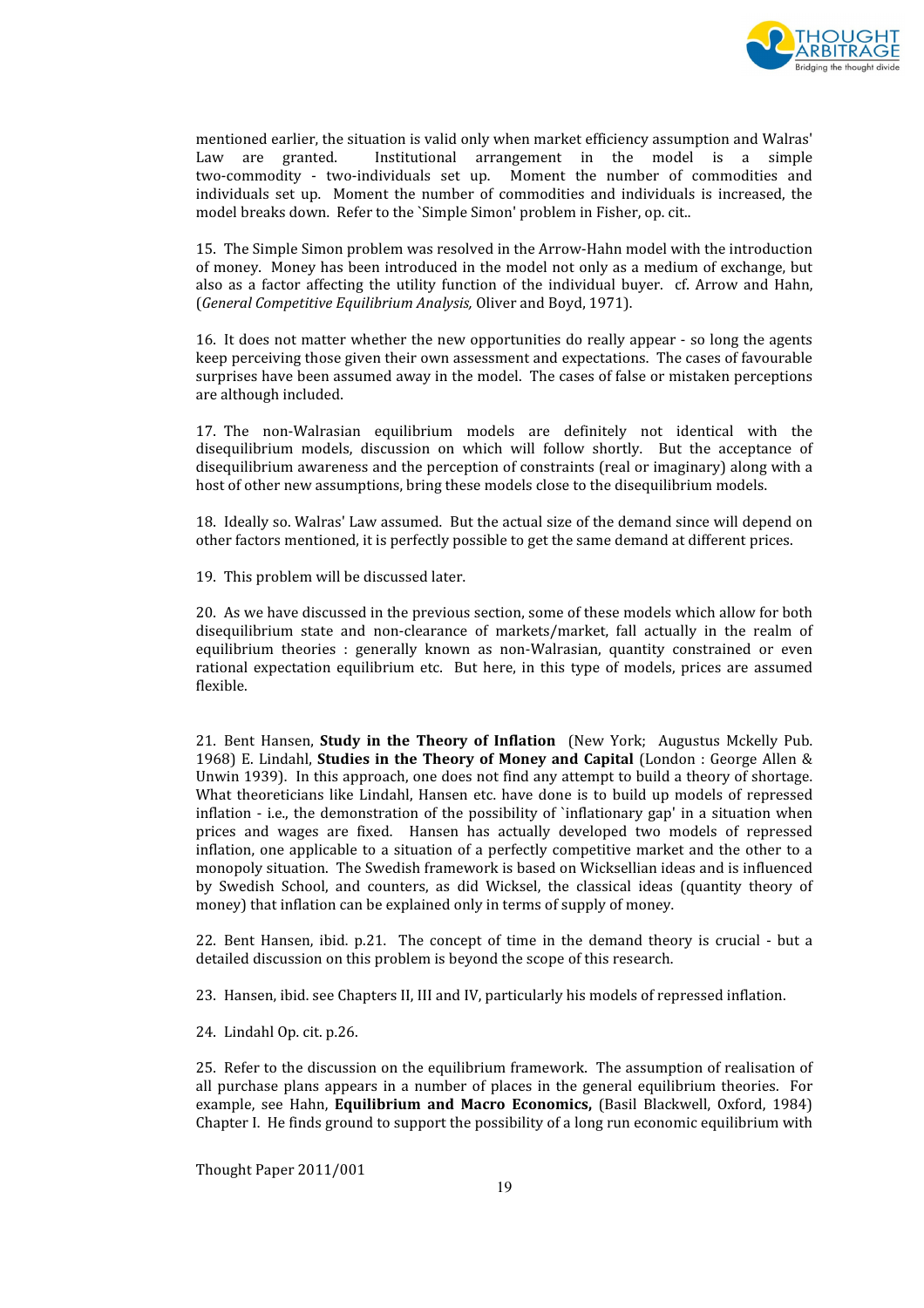

constant expectation functions : a relationship connecting past experiences to future expectations. This long run expectational equilibrium in Hahn presumes, Planned purchase = actual purchase.

- 26. Hansen, op.cit. 29.
- 27. Hansen, ibid. 29.
- 28. Quoted by Hansen, ibid, pp. 30-31.
- 29. Refer to the discussion on Arrow-Hahn-Fisher model.
- 30. Hansen, op.cit.. pp.23-24.
- 31. ibid. p.63.
- 32. ibid., p.24.
- 33. ibid., p.24.
- 34. ibid., p.24.

35. R.W. Clower, (1965) "The Keynesian Counter Revolution: A Theoretical Appraisal", in F.H. Hahn and Brechling (Ed). The Theory of Interest Rates (Macmillan, London, 1965). Hansen, op.cit. A. Leijonhufvud, On Keynesian Economics and the Economics of Keynes (Oxford University Press, London and New York, 1968). E. Malinvaud, The Theory of Unemployment Reconsidered (Blackwell, Oxford, 1977).

 36. Clower, ibid. J.P. Benassy, Economics of Market Disequilibrium (New York : Academic Press, 1982). J. Dreze', "Existence of an Equilibrium Under Price Rigidity and Quantity Rationing" in International Economic Review, pp.301-320.

37. J.P. Benassy, "Neo-Keynesian Disequilibrium Theory in a Monetary Economy", Review of Economic Studies, Vol. 42, 1975, pp. 503-523.

- 38. Clower, op. cit.
- 39. Dreze', op. cit.

40. Benassy, "Quantity Signals and the Foundations of Effective Demands", Scandinavian Journal of Economics, vol. 79, 1977 p.157.

41. Benassy, Economics of Market Disequilibrium, op.cit. p.42.

42. Ibid. p.206.

This assumption, as we will see later, on the behaviour of the buyer, has serious analytical significance to the development of the concept of demand.

43. Benassy, Ibid.

44. Benassy, Ibid. p.191

45. The phenomena of forced substitution and forced consumption will be discussed in the next section. See Kornai, Economics of Shortage (Amsterdam : North Holland, 1980) for further clarity.

46. In fact, Benassy asserts that the actual shopping process is a sequential market visit. The simultaneous visit to market is assumed just to prove the consistency of the defined